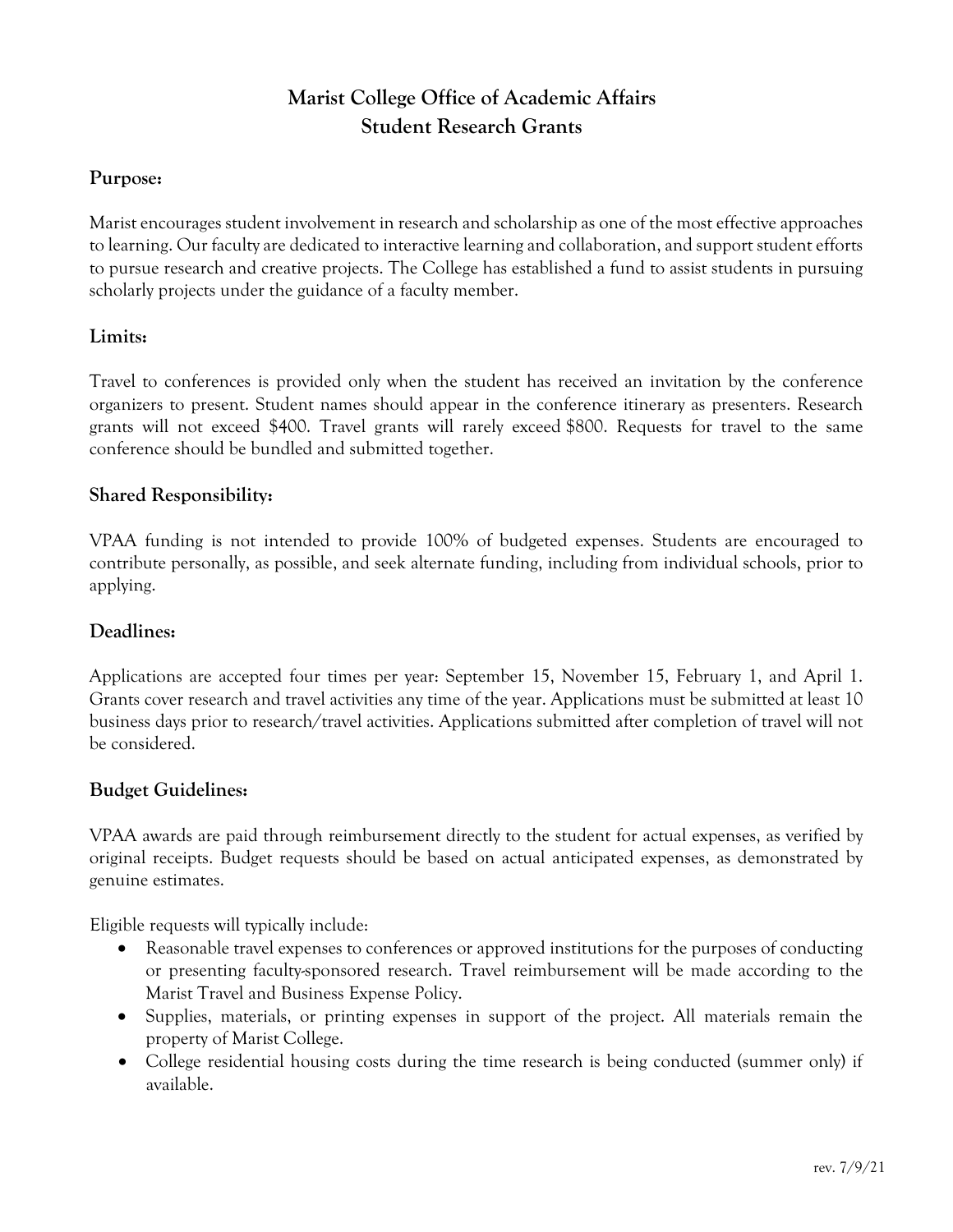Ineligible requests include:

- Incomplete applications (see "a completed Student Research Grant application" below)
- Retroactive requests or requests that do not allow appropriate time for review (10 business days)
- Reimbursement to an individual (like a faculty member) who covers the student's costs upfront
- Expenses that exceed per diem rates of the US Dept. of State
- Hotel expenses exceeding 1-2 days for a one-day presentation; expenses for hotels within 100 miles of Marist (some exceptions apply)
- Other excluded items: food/meals, salary/wages, and equipment other than small/minor

# **Application Guidelines:**

A completed Student Research Grant application includes:

- Request form with faculty member endorsement and dean signature
- Project description (not to exceed two pages)
- Proposed budget
- For travel grants, proof the paper/poster has been accepted

Eligible students must have:

- A minimum GPA of 3.2
- Received no more than one prior Student Research Grant
- Approval and consent of supervision from a full-time Marist faculty member

Applications for travel to the same conference should be bundled and submitted together.

Please provide 10 business days for review. Incomplete applications will not be considered.

## **Additional Considerations:**

The use of human subjects or the generation of hazardous wastes must receive pre-approval from the School Dean and the necessary college committees.

Undergraduate students who receive a research grant award are required to present the results of their work at Marist's Annual Celebration of Undergraduate Research, Scholarship, and Creative Activity (CURSCA). This annual celebration is held on the third Wednesday in April.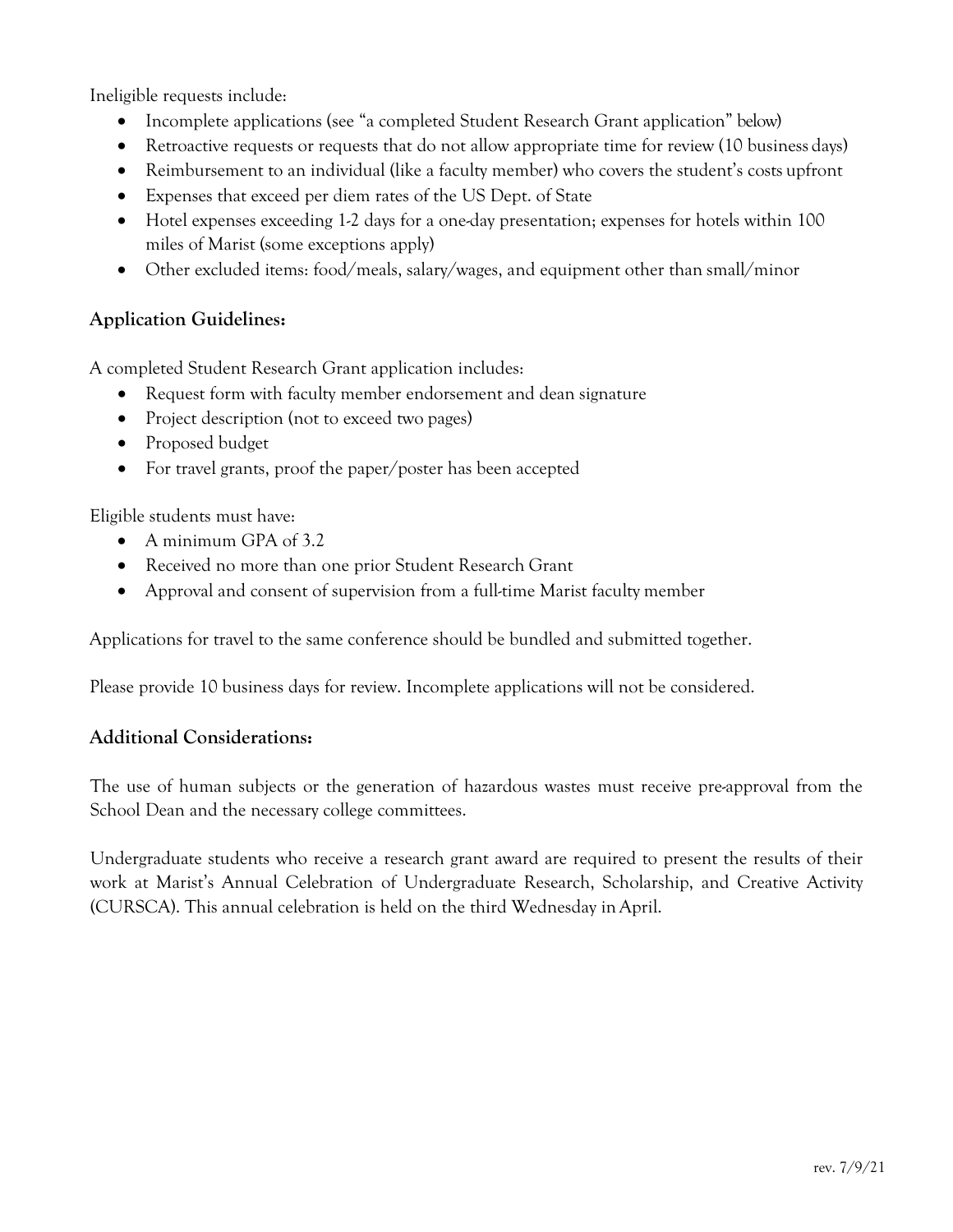## **Marist College Academic Affairs Student Research Grants REQUEST FORM**

#### **STUDENT INFORMATION**

| <b>Student Name</b> | <b>CWID</b>            |  |
|---------------------|------------------------|--|
| Local address       | Major                  |  |
| Home address        | Expected date of       |  |
| City, St, Zip       | graduation             |  |
| Email               | Current GPA            |  |
| Local phone         | Date of previous grant |  |

| Type of Activity: $\Box$ Conference presentation $\Box$ Primary research $\Box$ Other |                         |
|---------------------------------------------------------------------------------------|-------------------------|
| For conference presentations:                                                         |                         |
|                                                                                       |                         |
|                                                                                       |                         |
|                                                                                       |                         |
| For research projects:                                                                |                         |
|                                                                                       |                         |
| Does the research involve human subjects and require                                  |                         |
| review by the Institutional Review Board?                                             | $\Box$ No<br><b>Yes</b> |

Please provide the names of other Marist students presenting at this conference or involved in the research project.

On the budget, please identify who is sharing a room and also who is carpooling.

#### **PROJECT DESCRIPTION**

On a separate sheet of paper, please attach a one- to two-page summary of your project including: 1) A summary of your research project, and 2) Why you are requesting a research grant. Please clearly indicate how you will be spending your grant award. If you intend to attend a conference, **please attach a conference announcement and itinerary.**

#### **PROPOSED BUDGET**

On a separate sheet of paper, please attach an itemized budget for the entire project. Please identify all anticipated expenses, identify any anticipated support that may come from other sources, and provide a total amount requested from Academic Affairs.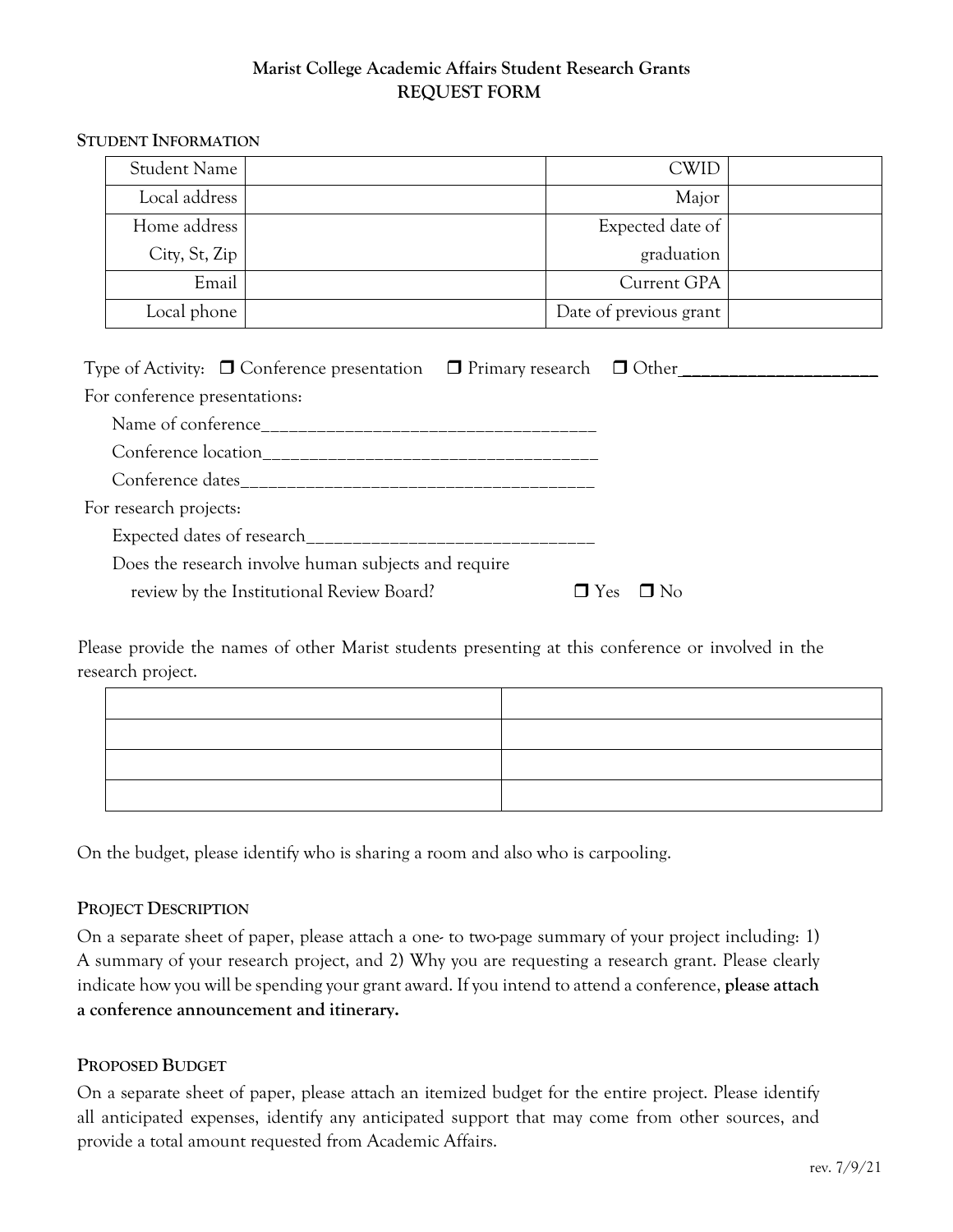#### **STUDENT SIGNATURE**

|  | <b>Applicant Signature:</b> | Date: |  |
|--|-----------------------------|-------|--|
|--|-----------------------------|-------|--|

#### **FACULTY SIGNATURE**

I have read the grant proposal of the above student and believe it has merit to warrant the awarding of college funds. I fully support and endorse this project and agree to serve as the primary supervisor of the work during the academic year.

| Faculty Signature:    | Date: |
|-----------------------|-------|
| Printed Name:         |       |
| <b>DEAN SIGNATURE</b> |       |
| Dean Signature:       | Date: |
| Printed Name:         |       |

**Please submit the completed application to: Student Research Grants c/o Academic Affairs HC 1016 Marist College**

> **Questions? (845) 575-3629 Academic.Affairs@Marist.edu**